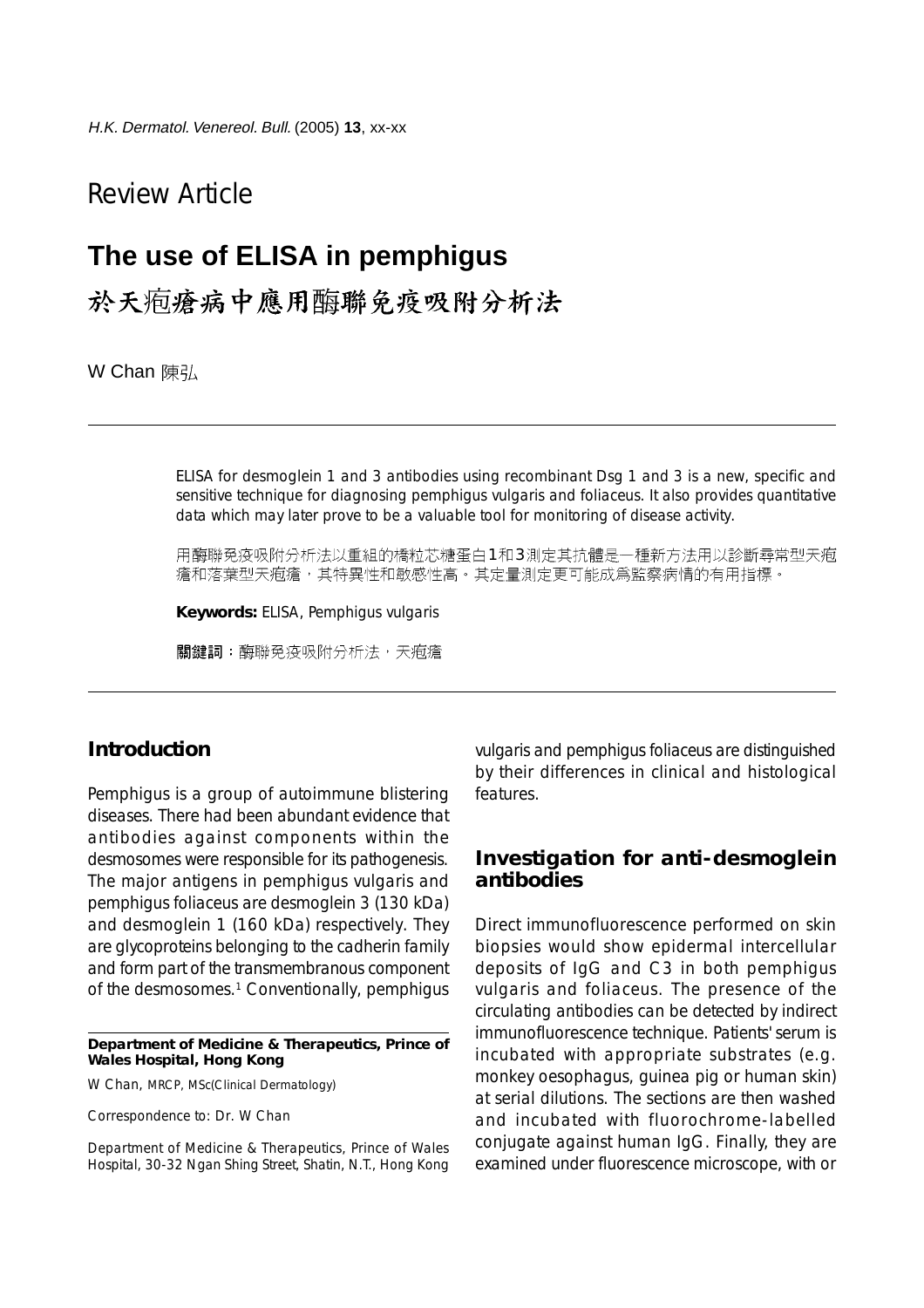without counter stain, after a second wash. However, this method is time consuming, operator dependent and difficult to perform on large number of samples. The sensitivity also depends on the availability of suitable substrate and ranged from 83-90% in experienced centres.2 Monkey oesophagus is more sensitive for the diagnosis of pemphigus vulgaris and human skin is more sensitive for pemphigus foliaceus.<sup>3</sup> The use of two substrates, namely monkey oesophagus, (rich in desmoglein 3) and human skin (rich in desmoglein 1) is recommended to improve the sensitivity.2

Immunoblotting technique can be used to characterise the pemphigus antigens according to their molecular weight. Patient's serum and the enzyme labelled anti-human IgG is added to epidermal extract of normal skin. For example, if anti-desmoglein 3 is present, a band would be produced at the 130 kDa area and if antidesmoglein 1 is present, a band would be produced at the 160 kDa area. Although this technique can be used to identify the target antigens, it is again time consuming and can only produce qualitative results.

### **ELISA for desmogleins 3 and 1**

In recent years recombinant desmoglein 3 and desmoglein 1 had been produced using baculovirus expression and these recombinant desmogleins were used to develop specific ELISA (enzyme linked immunosorbent assay) to detect antibodies against them. The first report of ELISA for diagnosis of pemphigus was in 1997 and it suggested that the method was sensitive and specific.<sup>4</sup> It also provided a quantitative method for measuring the antibodies levels. The principal of the test is to measure anti-desmoglein-1 and anti-desmoglein-3 antibodies present in the sera by ELISA (Figure 1). Calibrators and patient sera are added to microwells coated with desmoglein 1 and desmoglein 3 antigens, allowing antibodies to react with the immobilised antigens. After washing to remove any unbound serum proteins,



**Figure 1.** Schematic diagram of ELISA. (Dsg demoglein)

horseradish peroxidase conjugated IgG (Fab') is added and incubated. Following another wash step, the peroxidase substrate is added. Stop solution is then added to each well to terminate the enzyme reaction and to stabilise the colour development. The assay can be quantified by measuring the reaction photometrically and plotting the results.

The use of ELISA was evaluated further in recent years. In the study by Amagai, 97.9% of sera from pemphigus foliaceus patients were positive in the desmoglein 1 ELISA and 97.5% of sera from pemphigus vulgaris patients were positive in the desmoglein 3 ELISA.5 Only 1.1% and 2.2% of the control sera were positive in desmoglein 1 and desmoglein 3 ELISAs respectively. Harman et al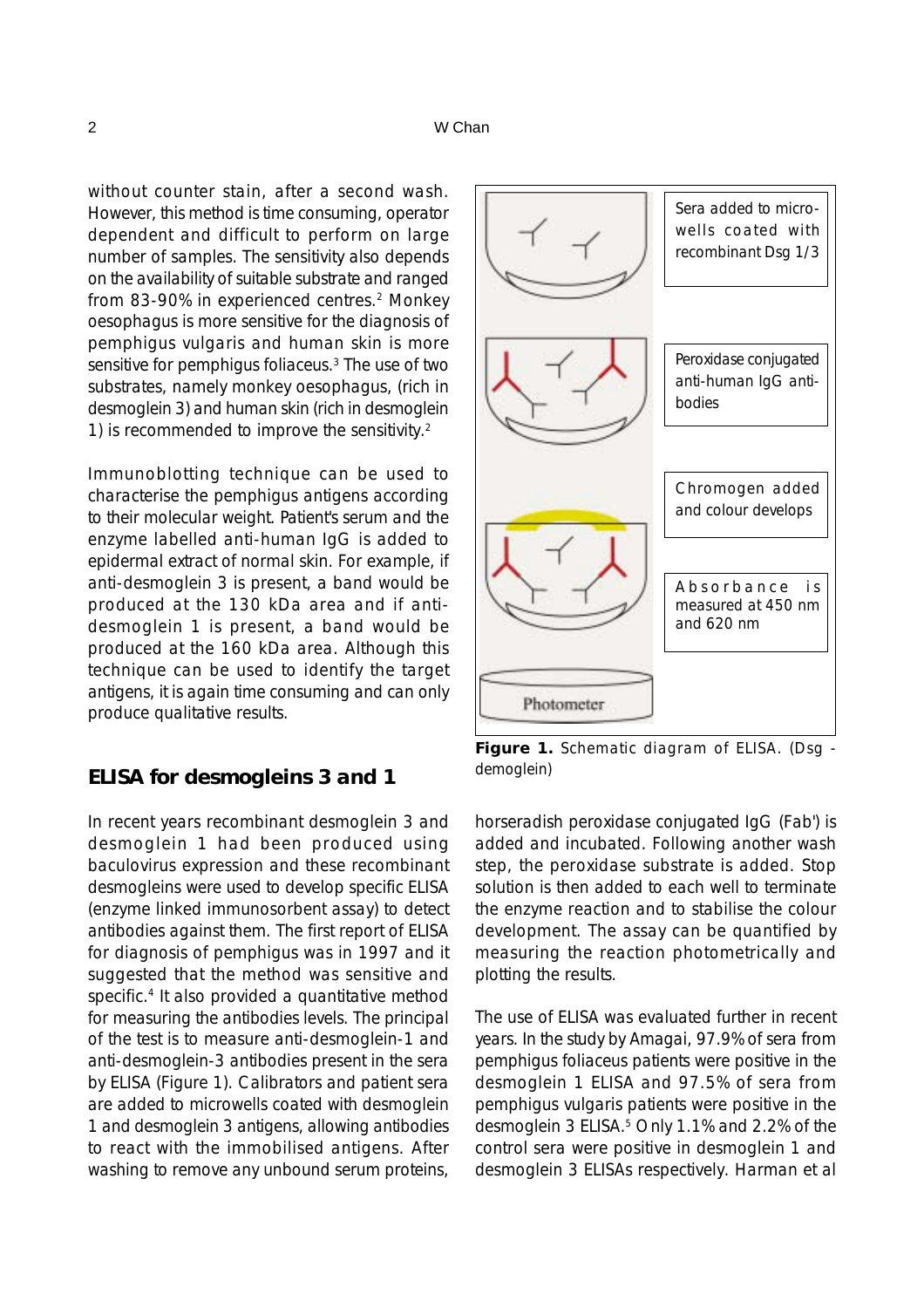recruited 82 patients with pemphigus vulgaris and 25 patients with pemphigus foliaceus who had their diagnosis confirmed by clinical features, histology, direct and indirect immunofluorescence.<sup>6</sup> They also recruited 124 healthy controls and 193 disease controls (with mucous membrane pemphigoid, lichen planus, other bullous and skin diseases). The sensitivity of the desmoglein 3 ELISA for diagnosing pemphigus vulgaris was 95% overall and 100% in untreated patients. The sensitivity of desmoglein 1 ELISA for diagnosing pemphigus foliaceus was 92% overall and 100% in untreated patients. Desmoglein 1 antibodies were detected in 60% of pemphigus vulgaris patients, while no desmoglein 3 antibodies were detected in pemphigus foliaceus patients. The specificity was as high as 98% or more. The overall sensitivity of indirect immunofluorescence was 79% for pemphigus vulgaris and 84% for pemphigus foliaceus respectively in this study.6

They concluded that ELISA was a sensitive and specific diagnostic tool for pemphigus. Although the level of sensitivity dropped when patients on treatment were included, the figures were still far better than the overall sensitivity of indirect immunofluorescence.<sup>6</sup> Using a combination of desmoglein 1 and 3, it can also aid to distinguish pemphigus vulgaris and pemphigus foliaceus. A positive desmoglein 3 result is indicative of pemphigus vulgaris, regardless of the associated desmoglein 1 result. A negative desmoglein 3 and a positive desmoglein 1 indicate a diagnosis of pemphigus foliaceus.

Although the differentiation between pemphigus vulgaris and foliaceus can usually be made without detection of anti-desmoglein antibodies, ELISA could be used as an aid in the occasion difficult case. There had been reports on transition of pemphigus vulgaris into foliaceus in a patient over 9 years period. The change in her phenotype was mirrored in the level of desmoglein 3 and 1.7

The ELISA had several other advantages in addition to high sensitivity and specificity. It

allowed samples to be tested in duplicates and multiple samples to be tested without wasting materials and reagents. The assay was simpler in contrast to immunoblotting, required only 5 µl of serum and could be completed within one day, allowing the analysis of large numbers of samples in a relatively short time. The enzyme reaction in ELISA when conjugated with anti-IgG antibodies produced a colour change that could be measured by absorbance which was indirectly related to the quantity of antibodies. So it provides objective, reproducible and quantitative data.<sup>6</sup>

#### **Monitoring disease activity**

Early studies suggested that antibodies titres measured by indirect immunofluorescence could be used as a marker of disease activity. However, later studies gave conflicting results on the reliability of this correlation, especially whether it could be used as quide to the rapy.  $8.9$  This may partly be due to the semi-quantitative and subjective nature of the technique. With the development of ELISA, this question had been addressed again. In a study by Harman et al, 80 pemphigus vulgaris and 24 pemphigus foliaceus patients were classified to quiescent, mild, moderate or severe disease by a single investigator.9 96-wells ELISA plates coated with recombinant proteins of extracellular domain of either desmoglein 1 or 3 were used. Antibodies against desmoglein 3 and 1 in patients' serum were detected by a standard method and expressed as a percentage of a positive control which arbitrarily contained 100 units of desmoglein antibodies. The results showed that the oral disease severity was related to desmoglein 3 antibody levels and skin disease severity to desmoglein 1 antibodies level, regardless of diagnosis. A 10-unit increase in desmoglein 1 ELISA value was associated with a 44% chance of having a greater skin disease score in pemphigus foliaceus cases (CI 20-73%, P<0.0005) and 33% in pemphigus vulgaris cases (CI 23-44%, P< 0.005). A 10-unit increase in desmoglein 3 ELISA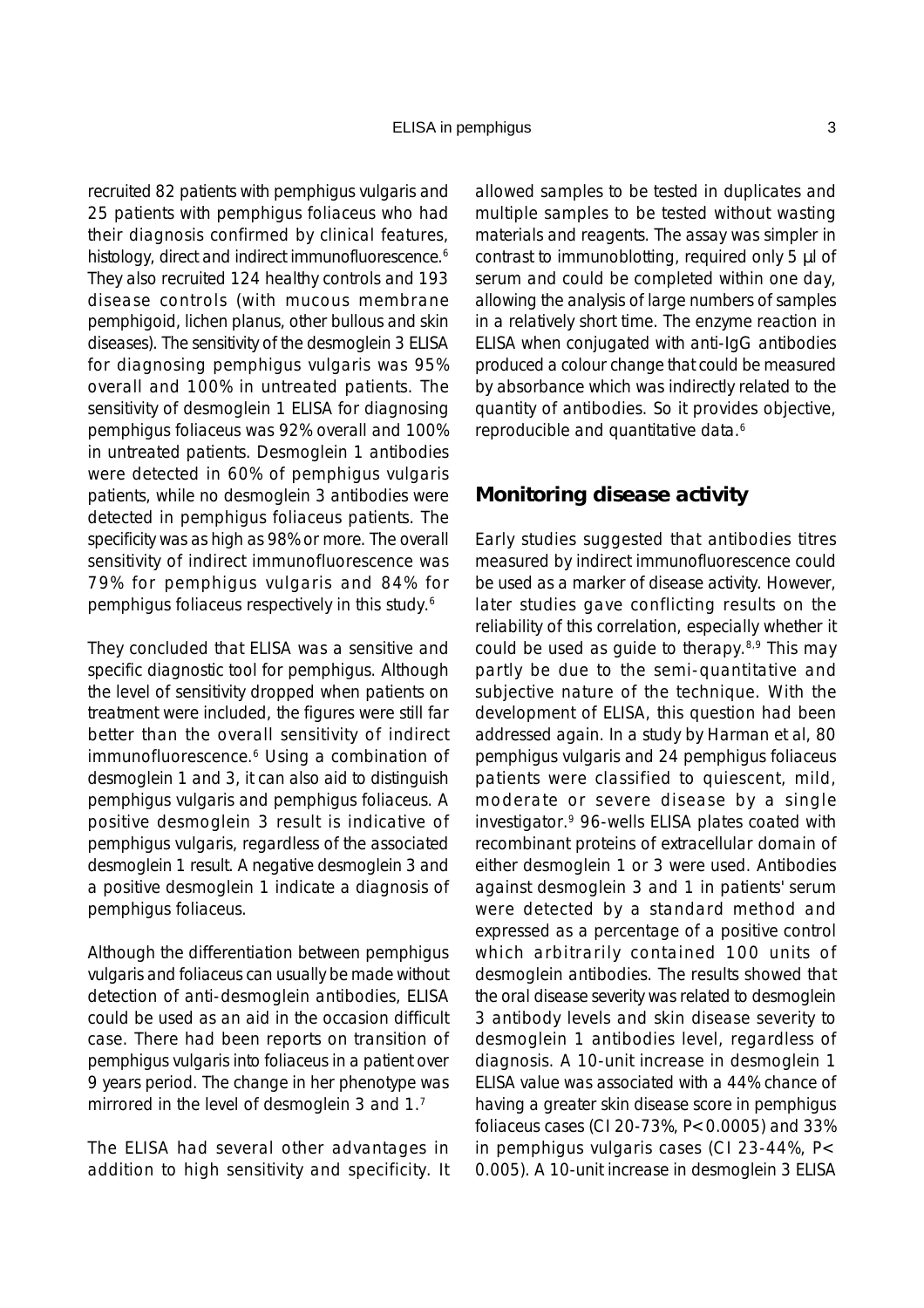value was associated with a 20% chance of having a greater oral disease score in pemphigus vulgaris cases (CI 11-29%, P<0.0005). There was no evidence of any effect of desmoglein 1 antibodies on the severity of oral disease nor desmoglein 3 on skin disease.9 This was also consistent with the 'desmoglein compensation theory', which explained the difference in phenotype between pemphigus foliaceus, mucosal pemphigus vulgaris and mucocutaneous pemphigus vulgaris (Figure 2).10 As desmoglein 1 is expressed more in upper epidermis, acantholysis occurs in superficial dermis. The mucous membrane and lower epidermis is spared due to the co-expression of desmoglein 3 in these sites. In pemphigus vulgaris, acantholysis occurs in the mucous membrane due to the distribution of desmoglein 3. If both desmoglein 3 and 1 antibodies are present, there tend to be more severe mucocutaneous disease.

The presence of desmoglein 1 antibodies in pemphigus vulgaris patients predicted the phenotype as well as a more severe disease subgroup.<sup>11</sup> It was suggested that the antibodies to desmoglein 1 may be the result of epitope spreading. However, some vulgaris patients did not develop desmoglein 1 antibody despite long standing disease. Proportion of patients with desmoglein 1 antibodies were the same whether they had treatment or not in the 79 patients studied.<sup>11</sup> Genetic factors may be important in determining the autoantibody profile as proportion of desmoglein 1 subjects was higher in patients of Indian origin compared with white northern Europeans.11

Despite the correlation, there were definitely patients with high ELISA titres but clinically quiescent disease. This may be due to nonpathological immunoglobulins (different subclass or bind to epitopes that do not trigger disease) or treatments. For patients with active disease but low ELISA values, it is possible that there were pathogenic antibodies to other epitopes which was not detected.<sup>9</sup> Preliminary data also suggested that ELISA values were parallel to disease activity



**Figure 2.** Schematic diagram of desmoglein compensation theory.

(unpublished data, Harman and Black). With adequate normal and disease controls in a population, studies are now being carried out to see whether ELISA values may also reflect the differences between different patients.

Other studies also produced similar conclusions. It was also suggested that if the antibodies level was very high, the reaction may saturate. Appropriate dilution of the serum will be needed to give a linear relationship and can provide serological information on disease activity.<sup>12</sup> There is no data on the time lag between changes in antibody titres and clinical symptoms and signs. Sometimes increase in antibody titres may precede clinical deterioration and this should alert the clinician in management of the patient.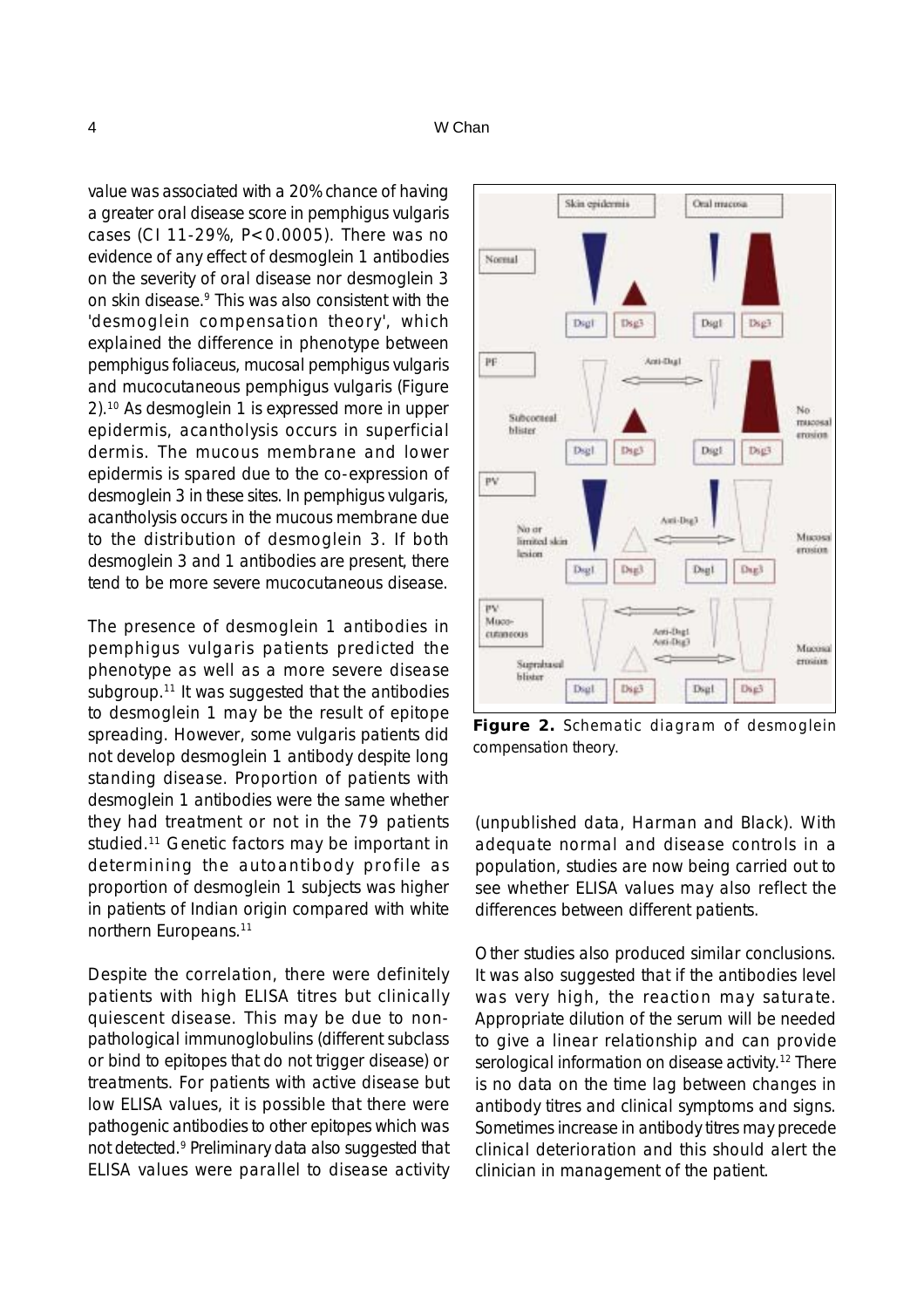The cost of testing a single sample in both the desmoglein 1 and 3 ELISAs was UK£13-18 (excluding labour, shipping costs and consumables), depending on the number of samples tested per batch.<sup>9</sup> The manufacturer listed certain limitations of the test: the test should be interpreted in conjunction with clinical evaluation of the patient along with other diagnostic procedures, performance of these assays in the paediatric population has not been established. The assay performance characteristics have not been established for matrices other than serum. A positive result indicates the presence of antibodies to recombinant desmoglein-1 or desmoglein-3 and does not specifically identify a certain type of pemphigus and a negative result does not rule out the presence of all pemphigus disease.13

ELISA had also been used to confirm the transplacental transfer of antibodies by measuring the desmoglein 3 antibodies level in serum from mother with pemphigus vulgaris, cord blood and the neonate.14 Currently ELISA for other conditions are being developed such as BP 180 antigen for the use in bullous pemphigoid.

In Hong Kong, the number of pemphigus patients in each individual centre is limited. If ELISA for desmoglein is to be introduced, it would probably be more cost effective to have a regional centre to collect all serum samples and perform the tests as a batch. It would also be necessary to obtain data on normal control within the population. The frequency of test needed in each individual patient for disease monitoring will depend on the severity of his/her condition and clinical grounds.

#### **Summary**

The ELISA for desmoglein 1 and 3 antibodies appears to be a highly specific and sensitive technique for diagnosing pemphigus vulgaris and foliaceus. The quantitative data provided may also prove to be a valuable tool for

monitoring disease activity and even in guiding patient management. However, it should be emphasised that the patients and treatments should be assessed primarily by clinical improvement and only secondarily by laboratory data.

#### **References**

- 1. Hashimoto T. Recent advances in the study of the pathophysiology of pemphigus. Arch Dermatol Res 2003;295 Suppl 1:S2-11.
- 2. Harman KE, Gratian MJ, Bhogal BS, Challacombe SJ, Black MM. The use of two substrates to improve the sensitivity of indirect immunofluorescence in the diagnosis of pemphigus. Br J Dermatol 2000;142: 1135-9.
- 3. Kanitakis J. Indirect immunofluorescence microscopy for the serological diagnosis of autoimmune blistering skin diseases: a review. Clin Dermatol 2001;19: 614-21.
- 4. Ishii K, Amagai M, Hall RP, Hashimoto T, Takayanagi A, Gamou S, et al. Characterization of autoantibodies in pemphigus using antigen-specific enzyme-linked immunosorbent assays with baculovirus-expressed recombinant desmogleins. J Immunol 1997;159: 2010-7.
- 5. Amagai M, Komai A, Hashimoto T, Shirakata Y, Hashimoto K, Yamada T, et al. Usefulness of enzymelinked immunosorbent assay using recombinant desmogleins 1 and 3 for serodiagnosis of pemphigus. Br J Dermatol 1999;140:351-7.
- 6. Harman KE, Gratian MJ, Seed PT, Bhogal BS, Challacombe SJ, Black MM. Diagnosis of pemphigus by ELISA: a critical evaluation of two ELISAs for the detection of antibodies to the major pemphigus antigens, desmoglein 1 and 3. Clin Exp Dermatol 2000;25:236-40.
- 7. Harman KE, Gratian MJ, Shirlaw PJ, Bhogal BS, Challacombe SJ, Black MM. The transition of pemphigus vulgaris into pemphigus foliaceus: a reflection of changing desmoglein 1 and 3 autoantibody levels in pemphigus vulgaris. Br J Dermatol 2002;146:684-7.
- 8. Creswell SN, Black MM, Bhogal B, Skeete MV. Correlation of circulating intercellular antibody titres in pemphigus with disease activity. Clin Exp Dermatol 1981;6:477-83.
- 9. Harman KE, Seed PT, Gratian MJ, Bhogal BS, Challacombe SJ, Black MM. The severity of cutaneous and oral pemphigus is related to desmoglein 1 and 3 antibody levels. Br J Dermatol 2001;144:775-80.
- 10. Mahoney MG, Wang Z, Rothenberger K, Koch PJ, Amagai M, Stanley JR. Explanations for the clinical and microscopic localization of lesions in pemphigus